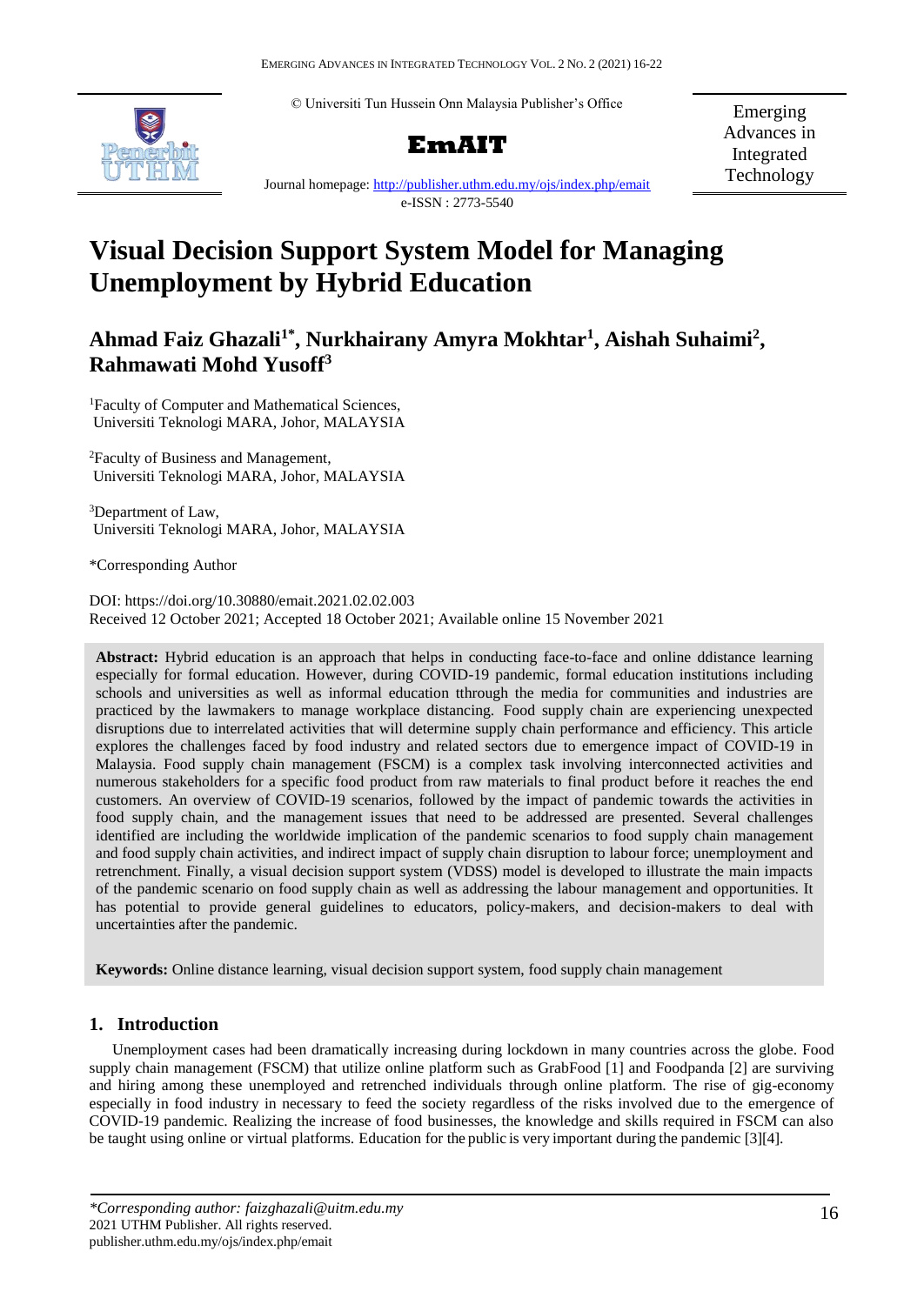#### **1.1 Scenario on the Emergence of Pandemic**

The scenario is, and the needs to cope with the new situation, however, become very new to non-computer literate individuals. Food businesses and food industry from small and medium enterprises (SME) must be trained to take their businesses online. Therefore, hybrid education through face-to-face by the law enforcement and online distance learning through the mainstream media can assist to describe the real scenario and is undeniably beneficial to educate public regarding the.required standard-of-procedures.

#### **1.2 COVID-19 Impacts into the Industry**

COVID-19 had impacted the agriculture and industry [5]. According to World Health Organization, the pandemic has infected more than 78.1 million peoples and causing more than 1.7 million death worldwide across many countries in a very short time [6]. The pandemic has impacted the population and triggered major changes in socio-economic aspects leading to changes in economy perspective, policies (regionally and globally), and human social interaction (i.e. behavior and mentalities). Food industries are among the impacted sector that involve many parties and industries such as consumer due to changes in purchasing behavior and choices of food [7], health [8], trade and economic aspect [9][10], food security [10][11], manufacturer [12], and rural-urban relationship [13][14].

#### **2. Case Study: Managing Unemployment by Hybrid Education at Workplace**

The safety issues and health of the labor has been a concerned of the pandemic in supply chain, food production and distribution, retailer, operations, government bodies, and food pantries [14]. Researcher [15] studied the susceptibility and vulnerability of agricultural value chains and found that the conceptual framework from a HIV/AIDS pandemic can be used in addressing COVID-19 pandemic which consist of four main components which are related to susceptibility or chance or infection, resistance from being infected, vulnerability and resilience towards the disease and identification of factors to avoid higher infection for farmhouseholds, food enterprises and value chains.

Many countries are affected due to travel ban and lockdowns. Formal and informal education on the impact of COVID-19 pandemic is crucial for the safety. The livestock sector in Somalia and Sudan are facing the decrease of urban demand for meat, and reduction of meat exports to Arab countries during the disruption of international veterinary supply chain due to the movement restrictions. Citizens in rural areas in Zimbabwe faced shutdowns of agricultural produce markets and lack of agricultural inputs including veterinary supplies and services. [16]. Effects of COVID-19 on livestock sector in the IGAD region and proposed policy/operational interventions. Nairobi: IGAD Centre for Pastoral Areas and Livestock Development. According to [17] the exports of tea, coffee, and fresh produce have been shut down due closing of auctions such as mass gatherings and decrease demand in market in East Africa.

Education on food supply chain management is related to many critical sectors. In agricultural sector, the impact of COVID-19 has been observed in many countries in agricultural trade which involve the commercial farming and other supply chain activities. The impact can also be seen on other supply chain activities such as farming where farmer is experiencing excess stock. The vegetable trade in Ethiopia has been affected due to logistic and distribution disruption for import of fresh produce from china due to fear of virus spreading that might be originated from the fresh produce [18]. Farmers in India also faced challenges due to transportation problems of equipment for harvesting and decrease in buyers [19].

The movement restriction and border closure also had significant impact on distributor where the transportation and distribution activities where the stock are not being distributed as usual. The transportation and logistics were also attracted concerns due to the role in distribution process [12]. Some of food processing plants involving meat production in United Kingdom, the United States, Germany, Spain and France has been reported to exert a serious implication due to COVID-19 outbreaks [20]. Other than that, the retailers are experiencing the shift in customer demand and consumer panic attack, job insecurity and new norm due to movement restriction, new policies and social distancing which resulting in panic buying, household economy, choices and preferences of food. Food Supply Chain involve numerous processes and could provide many job opportunities. Data from Department of Statistics Malaysia [21] shows the scenario as depicted in Table 1.

**Table 1 - Data from Department of Statistics Malaysia (2015) before COVID-19 pandemic**

| <i>Sector</i> | Value (RM)                                        | Employment                                     |
|---------------|---------------------------------------------------|------------------------------------------------|
| Fisheries     | RM 2,226.0 million or 3.0 per cent from total     | Job opportunities to 15,690 people with        |
|               | gross output of the agriculture sector with value | salaries &<br>paid<br>amounting<br>wages       |
|               | added of RM747.6 million.                         | RM315.0 million                                |
| Crops         | RM 50,763.3 million or 68.7 per cent from         | Job opportunities to 368,002 people with       |
|               | total gross output of the agriculture sector with | salaries & wages<br>paid<br>amounting          |
|               | value added of RM34,309.5 million.                | RM6.125.8 million.                             |
| Livestock     | RM13,312.1 million or 18.0 per cent from total    | Job opportunities to 34,805 people with        |
|               | gross output of the agriculture sector with       | salaries<br>$\&$<br>amounting<br>paid<br>wages |
|               | value added of RM3,410.3 million.                 | RM726.2 million.                               |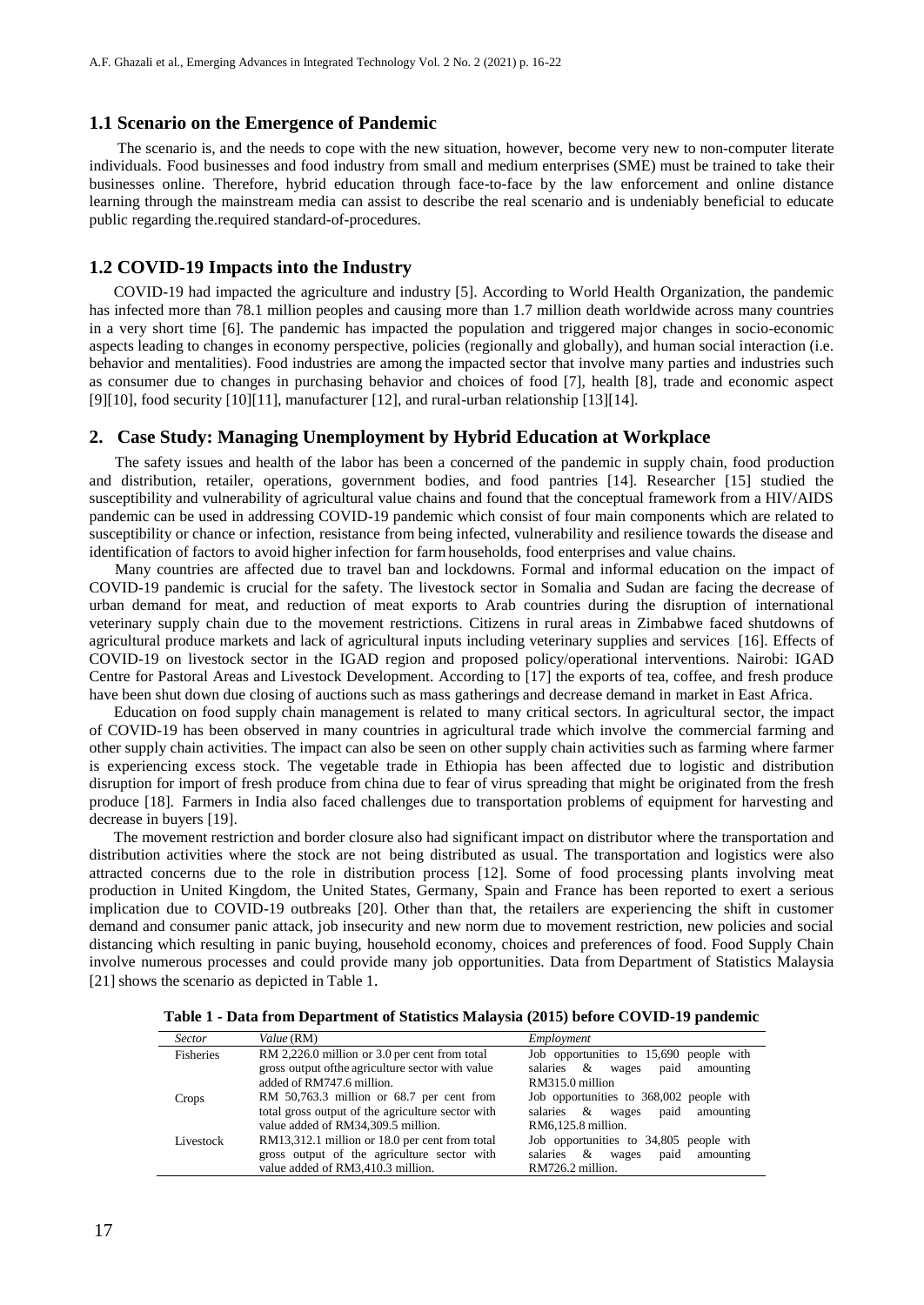#### **3. Proposed Model**

VDSS originate from field of DSS which is referring to decision support system.the letter 'V' in front of VDSS expanded from the visualization elements focused towards the utilization of information visualization (emerged from research in human-computer interaction) and data visualization (emerged from data mining, simulation, and graphs or charts from statistical analysis). VDSS models created according to the problem domain such as policy-making [33], clinical decision-making by physicians [34], and web data mining for crime data [35]. However, there is no VDSS research demonstrated in food supply chain management as far as the authors concerned, except this presented model.the decision-makers and lawmakers can utilize the proposed VDSS model in this study as a guideline to reskill the unemployed or retrenched workers through systematic hybrid education as shown in Fig. 1.



**Fig. 1 - The Model of a Visual Decision Support System (VDSS): managing unemployment using hybrid education**

Researchers [26] had identified five risk assessment associated with food supply chain uncertainty to help supply chain manager to control unexpected situation due to supply chain shocks. The types of risk that need to be considered when dealing when supply chain are; (i) known knowns, (ii) unknown knowns, (iii) known unknowns, (iv) unknown unknowns (v) unknowable unknowns) to address food security issues through a risk management system. Urgent actions using technology adoption need to be taken where the current graduates need to be trained with the new technologies to ensure their competitiveness including Internet-of-Things (IoT) and big data analytics. The lack of tools shows that it is a chance for the computerized system software implementation in future [27]. Education aspects especially computer science, information technology, agro-business and management are crucial to mitigate unemployment and retrenchment during post- COVID-19 pandemic.

Fig. 1 shows a VDSS model for FSCM. This proposed model is expected to assist decision-makers in determining the priority of the criteria identified and taking the action plan towards the operational and management tasks required. This proposed model can also be categorized under general architecture in Fig. 3 compared to classical architecture as in Fig. 2. In Fig. 2, the technologies that common in previous decade are including but not limited to point-of-sale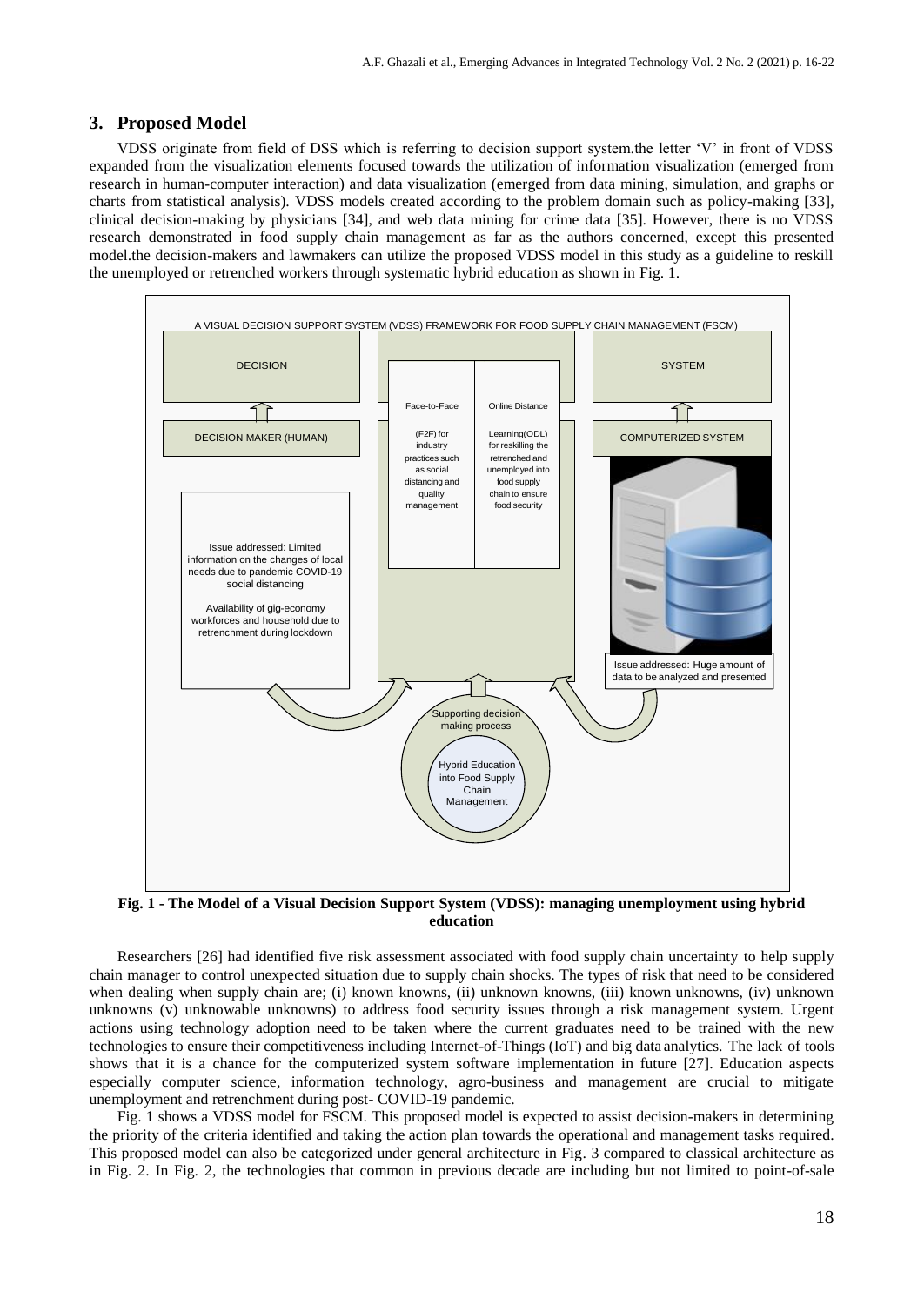(POS) system and e-Commerce applications to facilitate FSCM. However, since COVID-19 pandemic and the acceleration of efforts towards industry revolution (IR4.0), new emerging technologies are being considered such as drone-as-a-service (DaaS) [30], Internet-of-Things (IoT) [31] and Blockchain [32] for FSCM. FSCM can be facilitated by integration with VDSS and these emerging technologies.



#### **4. Discussions**

The development of VDSS model for this case study is currently ongoing towards a robust design and prototyping. There are opportunities for the new businesses model especially involving food supply chain due to food security issues during post-COVID-19 pandemic. FAO has implemented an array of tools to support policy analyses and assess the impact of COVID- 19 on food and agriculture, value chains, food prices, food security across the globe. Online food businesses are expected to rise during pandemic due to inability to move freely like before pandemic.

Closure of businesses due to COVID-19 pandemic had impacted society especially for those with limited digital skills and resources for online food businesses in FSCM. The burden of the parents is increasing because they need to struggle not only to provide at home but also to perform on their jobs which are either working remotely from home or facing retrenchment. Upskilling and reskilling of individuals at least for supporting FSCM is the necessary training due to the mass retrenchment and unemployment.

Hybrid education is the approach suitable to educate industries and communities on the importance and the real value of food security either in terms of health, well-being, or money. Value added of fisheries sub-sector recorded an annual growth rate of 10.2 per cent in five years period. In 2015, number of establishments involved in the fisheries sub-sector was 1,229 establishments. Gross output value was RM2,226.0 million or 3.0 per cent from total gross output of the agriculture sector with value added ofRM747.6 million. This sub-sector also provides job opportunities to 15,690 people with salaries & wages paid amounting RM315.0 million. The number of establishments involved in the crops sub-sector was 8,029 establishments. Gross output value was RM50,763.3 million or 68.7 per cent from total gross output of the agriculture sector with value added of RM34,309.5 million. This sub-sector also provides job opportunities to 368,002 people with salaries & wages paid amounting RM6,125.8 million. In 2015, the number of establishments involved in the livestock sub-sector was 1,604 establishments. Gross output value was RM13,312.1 million or 18.0 per cent from total gross output of the agriculture sector with value added of RM3,410.3 million. This sub-sector also provides job opportunities to 34,805 people with salaries & wages paid amounting RM726.2 million [21].

Nation's estimated 741, 600 unemployed persons, however, unemployment rate Malaysia stays at 4.7% [22]. The current unemployment crisis is very different from previous unemployment periods. Underemployment and underpaid may also occurs due to the inability of the job market to cope with the graduation of students in post-pandemic scenario. United Nations Educational, Scientific and Cultural Organization stated that more than 100 countries executed nationwide closures which is also directly impacting over half of the world's student population. International Labour Organization stated the impact of COVID-19 to the labour market and society is large [23].

The benefits of the proposed model in the form of framework and architectures for integration with VDSS in case study FSCM has high potential for new and hybrid approach in formal education (university) and informal education (public). The performance of the proposed VDSS model in FSCM is yet to be determined. The rise of webinars instead of F2F courses by the government and private sectors show that this field is getting high attention in education and online businesses and therefore suggested for future employment trends.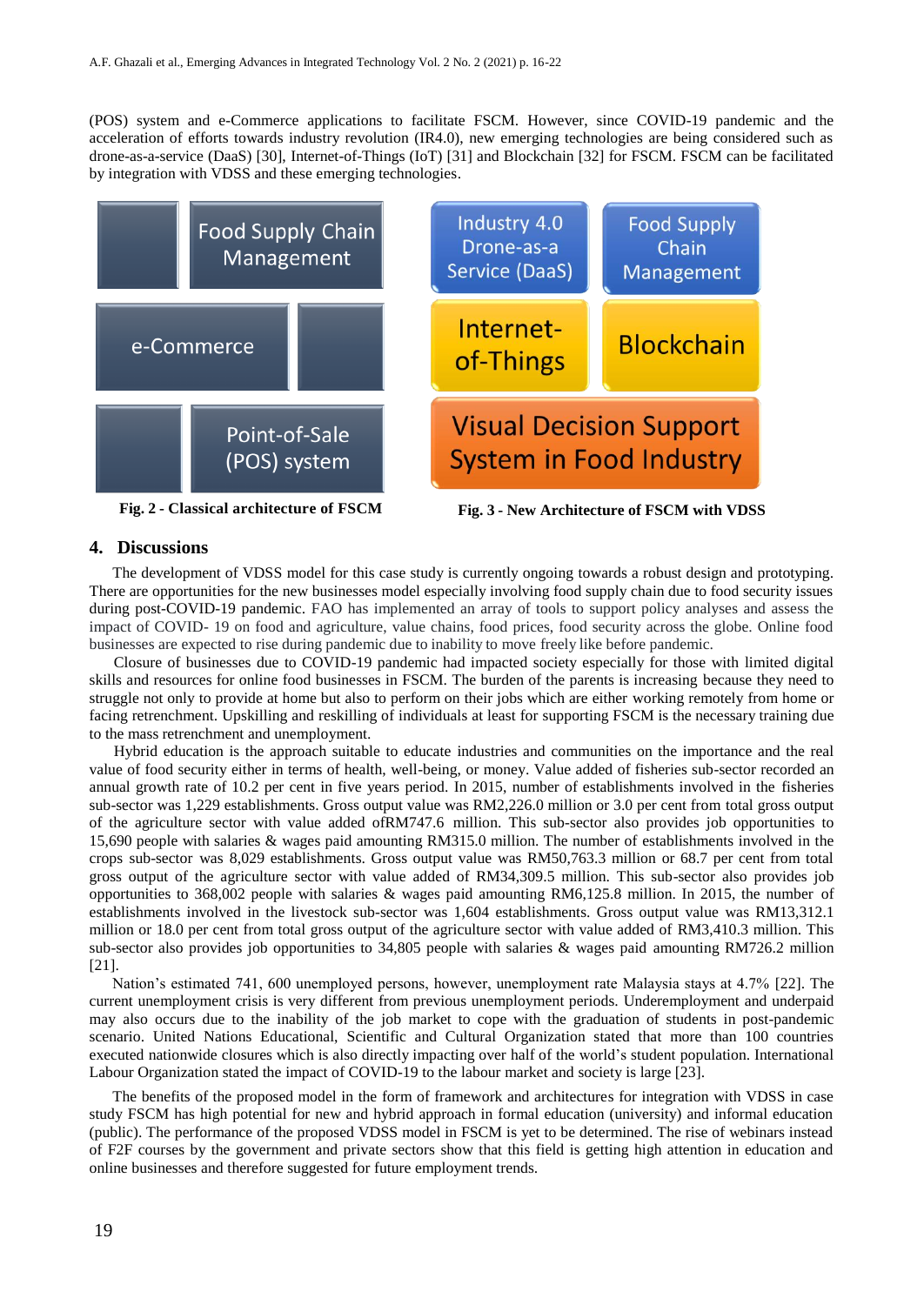#### **5. Conclusions**

Hybrid education can help to solve many current and real problems in industry as well. It is also important to make sure the graduated students from education systems get employed, and the retrenched employers get back to reskill through hybrid education (F2F and ODL). Employment in food supply chain include numerous jobs and effort related to production, trading related to crops and livestock products, food supply and commodities balance for crops, livestock and fish primary equivalent. The food security issues can be determined based on several indicators from surveys for household. Other concern in food supply chain are the prices for producer and consumer, inputs that being used such as fertilizers, pesticides, and land used, population, investment for machinery, government expenditure, and Foreign Direct Investment (FDI). In production areas involve crops, crops processed, live animals, livestock primary, livestock processed, production indices and value of agricultural production. The impacts to food supply chain during COVID-19 pandemic and the rise of the related job opportunity for food security are getting more important.

Food security issues had arisen and attracted international concern and affecting agricultural sector, ban of export activities and increment in price that leads to food security issues in country that depending in exportation source such as in China. The establishment of framework must be done based on the problems identified. The scenario that had took place upon the global scale which is the pandemic shows the need of early warning and monitoring system to support decision-making processes when the disaster hit. Food supply chain management (FSCM) can consider utilizing a visual decision support system (VDSS) to assist in food distribution safely and effectively.

Although, human labor issues are significant and high unemployment rate has been occurred since the emergence of pandemic, there is still lack ofresearch in addressing the unemployment issues especially due to COVID-19 in Malaysia [24]. VDSS is a type of decision support system (DSS) which original structure consists of database, model base and user interface [28][29]. Knowledge-based is an optional component in a DSS. Furthermore, business intelligence (BI) engine using dashboard built from multiple information visualization techniques provide an additional component that made a VDSS suitable to support decision-makers in their crucial decision-making processes during emergency scenario.

The manufacturer or food processor also experiencing some delay in their processing due to packaging delay, insufficient raw materials and human labor issues such as health and safety concern and retrenchment. Food services in tourism are mainly affected but food supply chain and manufacturing are maintained to feed the citizen.The best practice criteria for retrenchment [25] had taken place if they have reasonable criteria. There is also consultancy service on retrenchment exercise due to the COVID-19 pandemic that had severely impacted businesses around the world. This happen because employers need to focus on managing the businesses effectively while maintaining cost-cutting to ensure its sustainability.

Technically, visualization method such as visual analytics [36] can provide analytical reasoning, synthesize information as well as derive insights. Therefore VDSS model can incorporate visual analytics which is the science of analytical reasoning with the support of interactive visual interfaces can encourage researchers to develop more integration of tools such as image processing, data mining, and word processing engines. Education about FSCM has becoming a critical area which involved a cross-functional and interrelated organization at the primary value chain and the support activities from raw materials, processing of raw materials into finished goods, and the movement of finished goods reach the end consumer. In the supply chain management, two mains related to the population are food security and safety issues that derived from inadequate supply due to strict movement control, border closure, trade restriction and nature of work. The pandemic has affecting income not only at country level, but also at household level need to be addressed.

#### **Acknowledgement**

The authors would like to acknowledge the financial support by Universiti Teknologi MARA Segamat, Johor undergrant Geran Bestari 600-UiTMCJ (PJIA. 5/2) Fasa 2/2020.

#### **References**

- [1] GrabFood Food Delivery Service 2020 [Internet] Retrieved from https://food.grab.com/my/en/ Accessed on December 26<sup>th</sup>, 2020
- [2] Foodpanda Food and grocery delivery in Malaysia 2020 [Internet] Retrieved from https://www.foodpanda.my/login/new Accessed on December 26<sup>th</sup>, 2020
- [3] Matias M Cristobal C and John M 2018 Pla Ceibal 2020: future scenarios for technology and education the case of the Uruguayan public education system *European Journal of Futures Research* 6 (6)
- [4] Ricky V T and Benjamin J C 2020 Importance of Face Masks for COVID-19: A Call for Effective Public Education *Clinical Infectious Disease* 71(16) 2195-2198
- [5] Food and Agriculture Organization of the United Nation (FAO) 2020 [Internet] Retrieved from http://www.fao.org/2019[-ncov/en/](http://www.fao.org/2019-ncov/en/) Accessed on November 27<sup>th</sup>, 2020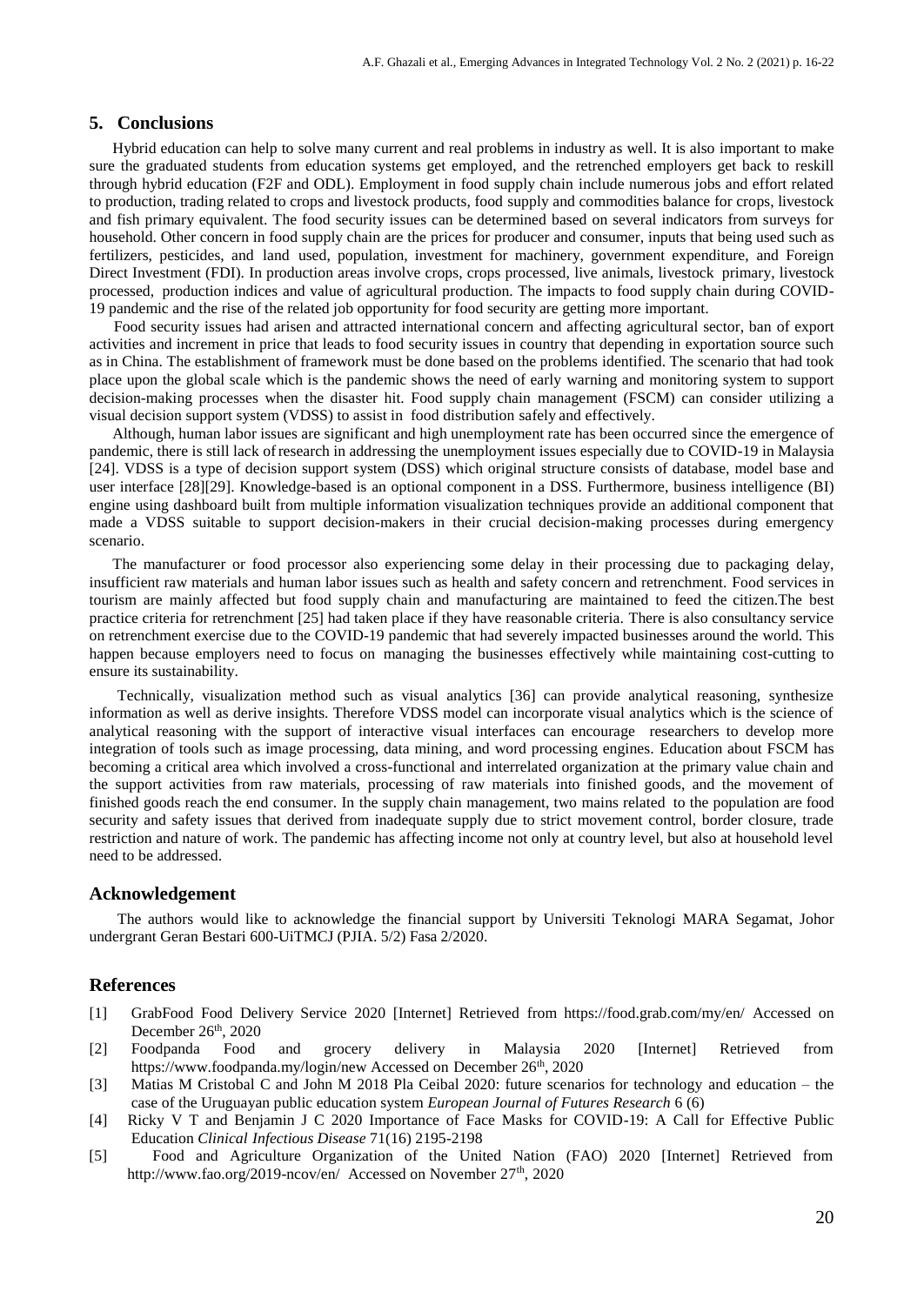- [6] World Health Organization (WHO) 2020 [Internet] Retrieved from https://covid19.who.int/Accessed on December  $26<sup>th</sup>$ , 2020
- [7] Butu A Brumă I S Tanasă L Rodino S Vasiliu C D Doboș S Butu M 2020 The impact of COVID-19 crisis upon the consumer buying behavior of fresh vegetables directly from local producers. Case study: The quarantined area of Suceava County, Romania *International Journal of Environmental Research and Public Health* 17 area of Suceava County, Romania *International Journal of Environmental Research and Public Health* 17 (15) 5485 1-25
- [8] Akseer N Kandru G Keats E.C Bhutta Z A 2020 COVID-19 pandemic and mitigation strategies: Implications for maternal and child health and nutrition *American Journal of Clinical Nutrition* 112 (2) 251-256.
- [9] Erokhin V Gao T 2020 Impacts of COVID-19 on trade and economic aspects of food security: Evidence from 45 developing countries *International Journal of Environmental Research and Public Health* 17 (16) 5775 1-28.
- [10] Kansisme M K Tambo J A Mugambi I Bundi M Kara A Owuor, C 2021 COVID-19 implications on household income and food security in Kenya and Uganda: Findings from a rapid assessment *World Development* 137 105199.
- [11] Udmale P Pal I Szab, S Pramanik M Large A 2020 Global food security in the context of COVID-19: A scenariobased exploratory analysis *Progress in Disaster Science* 7 100120.
- [12] Singh Kumar R Pancha R and Tiwari M K 2020 Impact of COVID-19 on logistics systems and disruptions in food supply chain *International Journal of Production Research* 1–16.
- [13] Ihle R Rubin O.D Bar-Nahum Z Jongeneel R 2020 Imperfect food markets in times of crisis: economic consequences of supply chain disruptions and fragmentation for local market power and urban vulnerability *Food Security*12 (4) 727-734.
- [14] Mollenkopf D A Ozanne L K Stolze H J 2020 A transformative supply chain response to COVID- 19 *Journal of Service Management*.
- [15] Morton J 2020 On the susceptibility and vulnerability of agricultural value chains *World Development* 136 105132.
- [16] Scoones I 2020 COVID-19 lockdown in Zimbabwe: a disaster for farmers *Zimbabwe land blogpost* Available at https://zimbabweland.wordpress.com/2020/04/27/2991/.
- [17] RBN 2020 Impact of COVID-19 outbreak on livelihoods, food security and nutrition in East Africa World *Food Programme Regional Bureau Nairobi* Available at https://reliefweb.int/sites/reliefweb.int/files/resources/WFP-0000114452.pdf
- [18] Tamru A Hirvonen K Minten B 2020 Impacts of the COVID-19 crisis on vegetable value chains in Ethiopia *IFPRI Blog* Available at https://www.ifpri.org/blog/impacts-covid-19-crisis-vegetable-value[-chains-ethiopia.](https://www.ifpri.org/blog/impacts-covid-19-crisis-vegetable-value-chains-ethiopia)
- [19] Lai L 2020 COVID-19: India's Harvests also Locked Down *Inter Press Service News Agency* Retrieved from [http://www.ipsnews.net/2020/04/covid-19-indias-harvests-also-locked/](http://www.ipsnews.net/2020/04/covid-19-indias-%20harvests-also-locked/) Accessed on April 24th, 2020.
- [20] Reuben A 2020 Coronavirus: Why have there been so many outbreaks in meat processing plants?" *BBC* Retrieved from <https://www.bbc.co.uk/news/53137613> Accessed on June 24<sup>th</sup>, 2020.
- [21] Department of Statistics Malaysia Official Portal (DOSM) 2015 *Agriculture* Retrieved from <https://www.dosm.gov.my/v1/index.php> on December 1st, 2020.
- [22] Shankar A C Malaysia August 2020 labour force expands but unemployment rate stays at 4.7%, Retrieved from <https://www.theedgemarkets.com/> Accessed on 29<sup>th</sup> Nov 2020.
- [23] Sukhwani V Deshkar S Shaw R 2020 Covid-19 lockdown, food systems and urban–rural partnership: Case of Nagpur India *International Journal of Environmental Research and Public Health* 17(16) art. no. 5710 1-23.
- [24] International Labour Organization, (ILO) Retrieved from <https://ilostat.ilo.org/> Accessed on December 26<sup>th</sup>, 2020.
- [25] Ghazali A F and Suhaimi A 2020 A Framework of Visual Decision Support for Food Security *ASEAN Workshop on Information Science and Technology* (AWIST 2020).
- [26] The Sun Daily (TSD) The Sun newspaper on 20<sup>th</sup> October 2020 Retrieved from https://www.thesundaily.my/ Accessed on November 29<sup>th</sup>, 2020.
- [27] Manning L Birchmore I and Morris W 2020 Trends in Food Science & Technology Swans and elephants: A typology to capture the challenges of food supply chain risk assessment *Trends in Food Science & Technology* 106(August) 288–297.
- [28] Bumblauskas S Gemmil D Igou A and Anzengruber J 2017 Smart Maintenance Decision Support Systems (SMDSS) based on corporate big data analytics *Expert Systems with Applications: An International Journal* 102 303-317.
- [29] Clarkson E Zutty J P and Raval M 2018 A Visual Decision Support Tool for Appendectomy Care *Journal of Medical Systems* 42 (3).
- [30] Mahroof K Amizan O Nripendra P R Uthayasankar S and Vishanth W 2021 Drone as a Service (DaaS) in promoting cleaner agricultural production and Circular Economy for ethical Sustainable Supply Chain development *Journal of Cleaner Production* 287 125522.
- [31] Mahroof K Amizan O Nripendra P R Uthayasankar S and Vishanth W 2021 Drone as a Service (DaaS) in promoting cleaner agricultural production and Circular Economy for ethical Sustainable Supply Chain